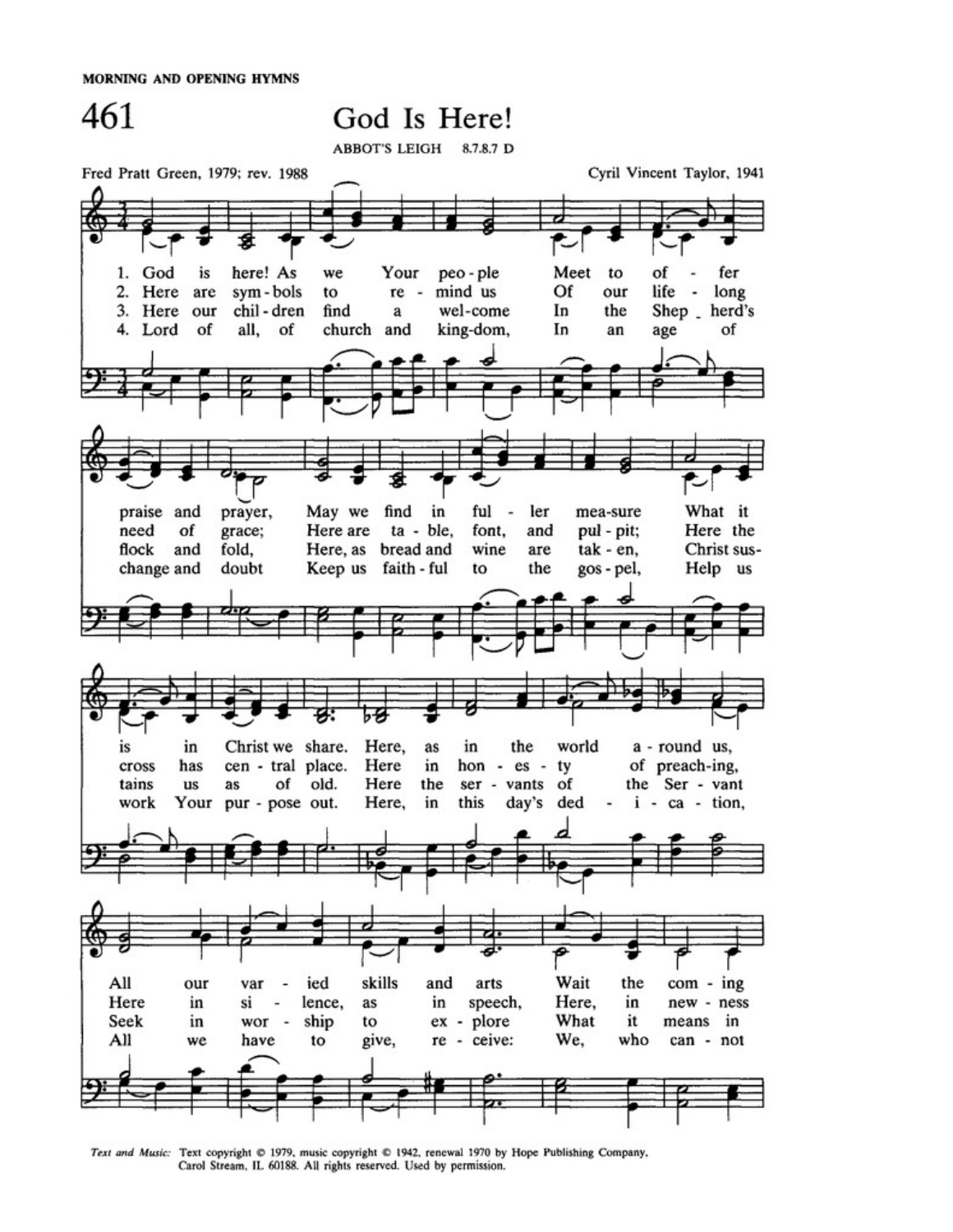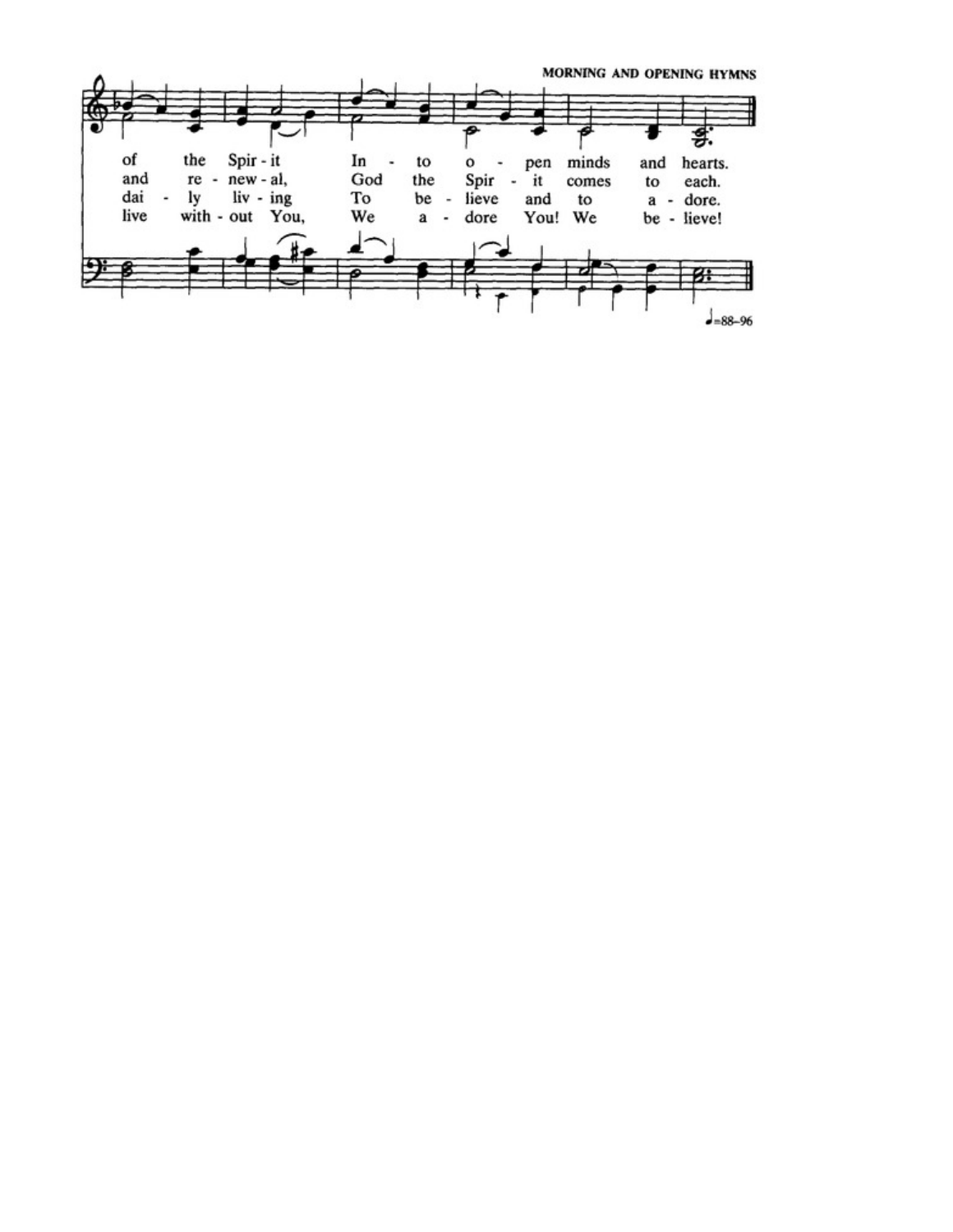302



SIMPLE GIFTS Irregular with refrain



Text and Music: Copyright 1963 by Galliard, Ltd. All rights reserved. Reprinted by permission of Galaxy Music Corp., Boston,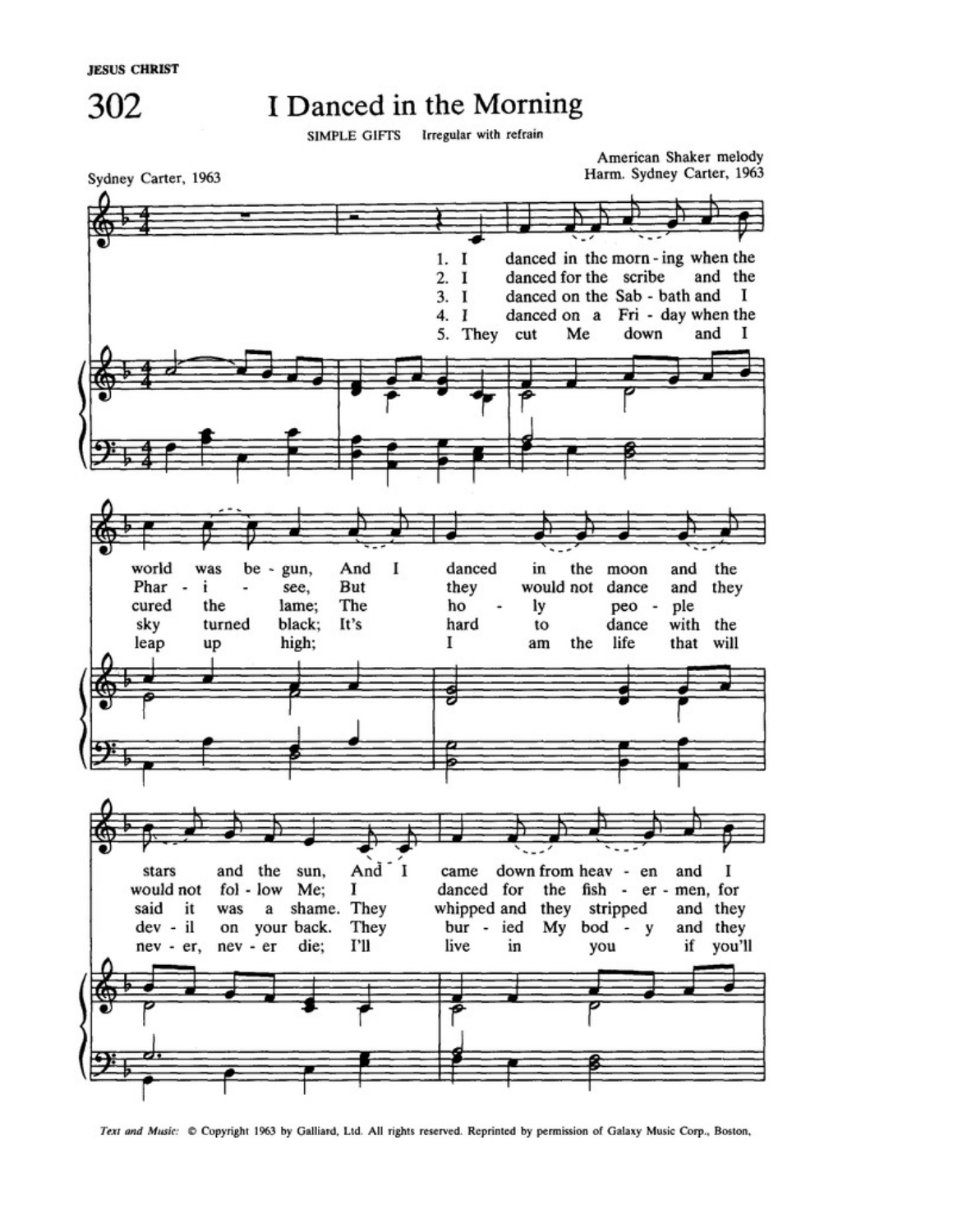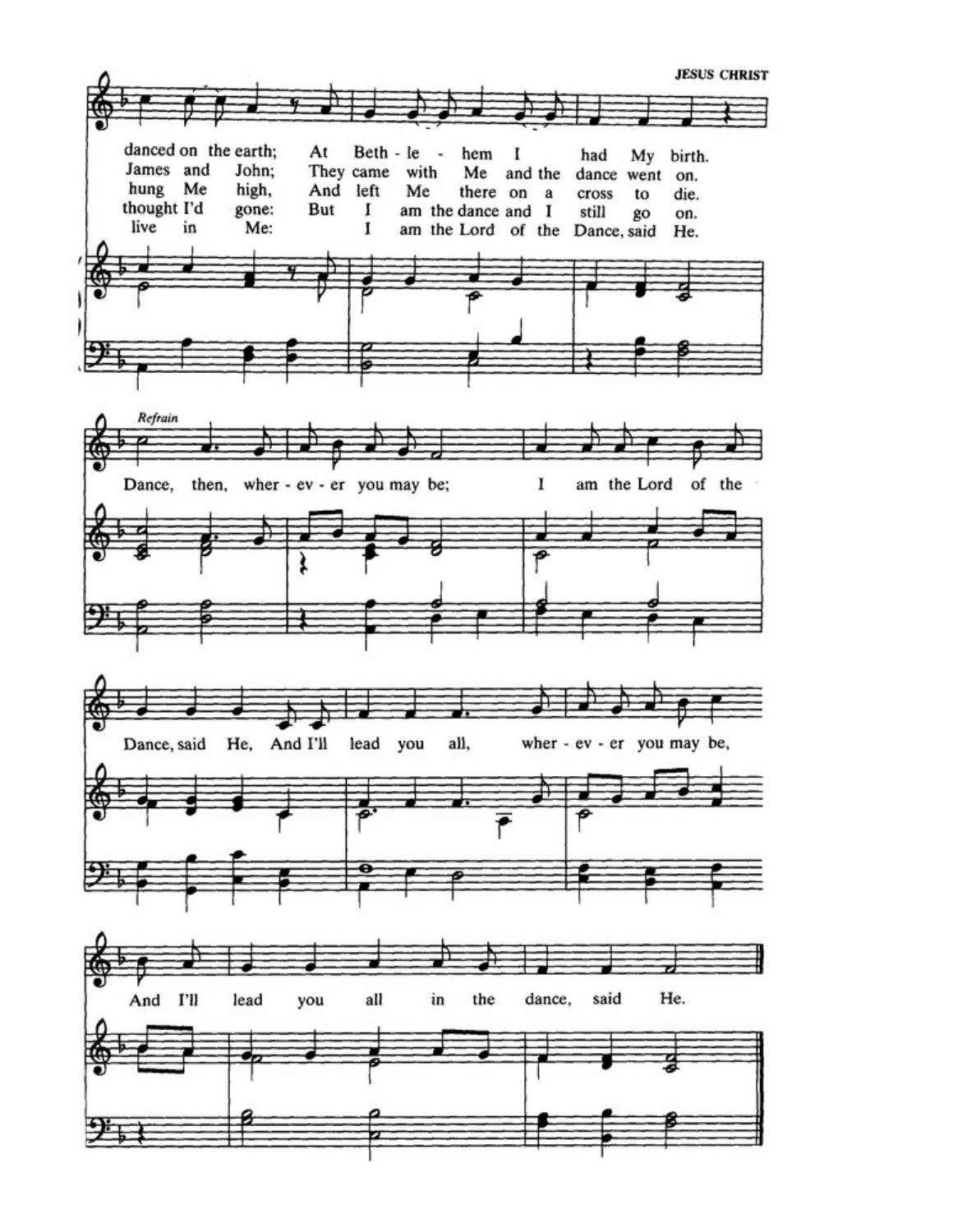

Descant © Copyright 1986 by Word Music (a div. of WORD MUSIC). All rights reserved. Used by permission.